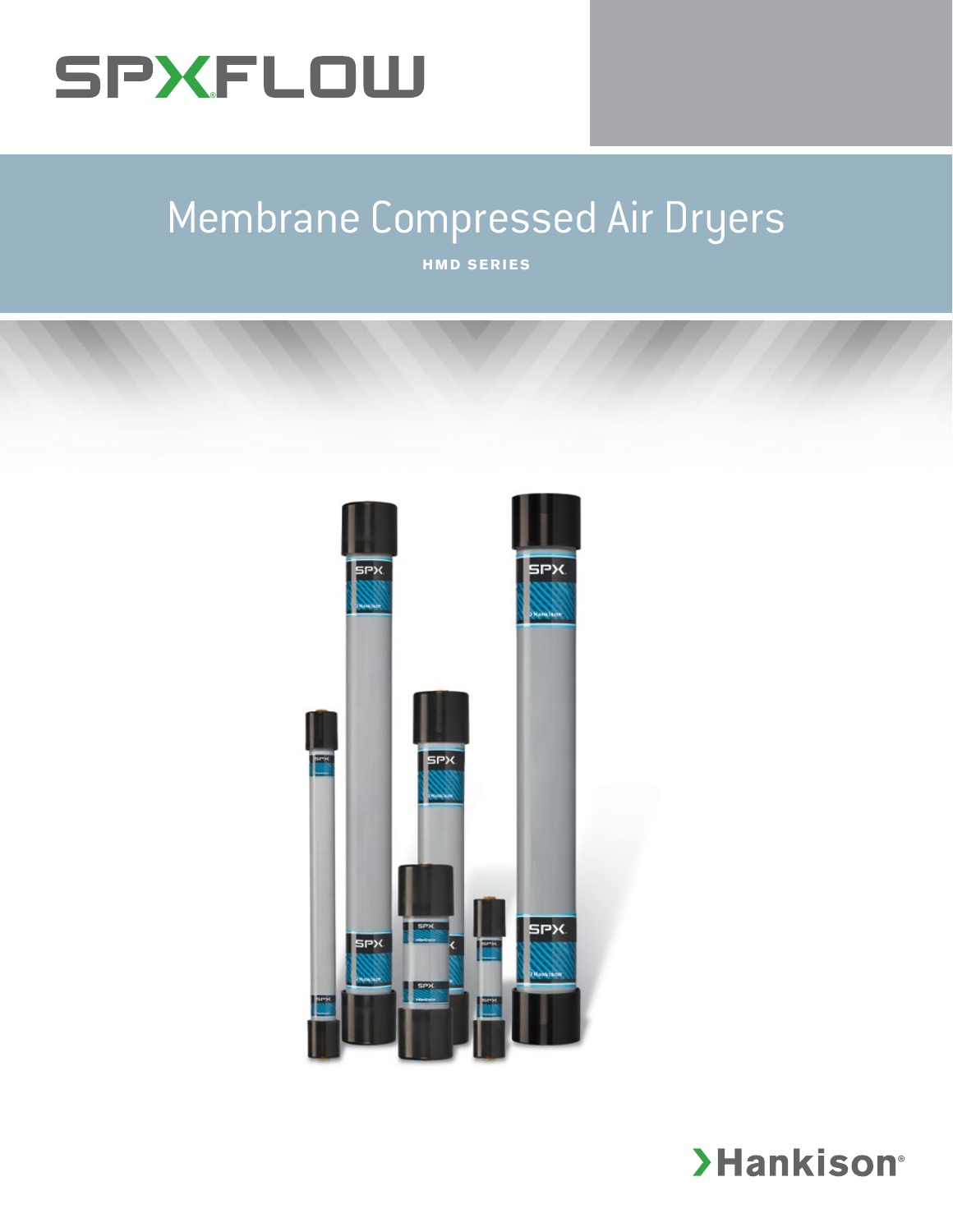### **Dedicated to Excellence**

Since 1948, compressed air users around the world have relied on Hankison to provide innovative compressed air treatment solutions for critical applications. Hankison maintains a long standing reputation for manufacturing products that deliver superior performance, time proven reliability and optimal energy savings. Hankison today is the preferred choice for providing clean, dry compressed air for the most challenging industries.

Based in Charlotte, North Carolina, SPX FLOW is a leading global supplier of highly engineered flow components, process equipment and turnkey systems, along with the related aftermarket parts and services, into the food and beverage, power and energy and industrial end markets. SPX FLOW has more than \$2 billion in annual revenues and approximately 8,000 employees with operations in over 35 countries and sales in over 150 countries around the world. To learn more about SPX FLOW, please visit our website at www.spxflow.com

## HMD Series Membrane Dryers

### **THE NEXT GENERATION IN MEMBRANE TECHNOLOGY**

Advancements in design allow membrane technology to efficiently dehydrate compressed air. Versatile, environmentally and user-friendly, membrane dryers are the ideal solution for low flow and point of use applications.

### **Versatile**

- Lightweight—can be installed without additional support
- Operates in both horizontal and vertical orientation
- Convenient mounting systems available
- High inlet and outlet flows
- Dryers may be sized to produce dew point temperatures from -40°F (-40°C) or below to  $+50^{\circ}$ F ( $+10^{\circ}$ C)

### **Efficient**

- Low sweep air rates more air available downstream
- Choice of Prefilter packages:
	- » *HF Series Grade 5 high efficiency oil removal filter for normal applications*
	- » *HF Series Grade 7 air linet filter and Grade 3 ultra high efficiency oil removal filter for critical applications*

### **Low Maintenance**

- No power source required
- No moving parts to maintain, repair or wear out
- No consumables to replace
- No liquid condensate to dispose of

### **Drying Protection**

- Pressurized air is contained inside the membranes
- Housing contains air at atmospheric pressure
- No oil/water emulsions or chemicals to dispose of

### **Durable Construction**

- Maximum working pressure for all models: 175 psig (12.3 kg/cm2)
- Maximum inlet temperature: 150°F (66°C)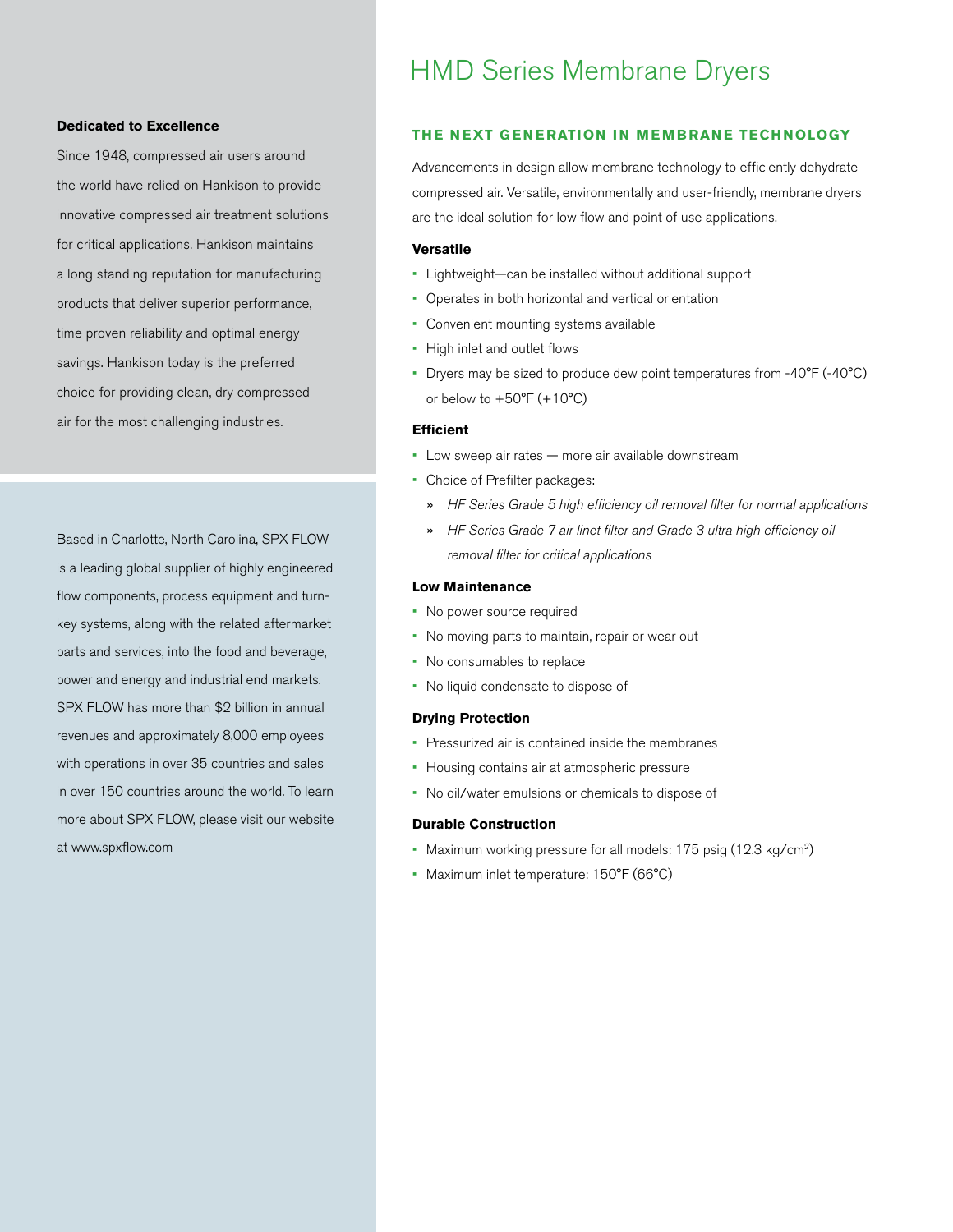### **3 YEAR WARRANTY**

Standard one year warranty is extended to three years when the dryer is installed with an optional prefilter package. To keep the warranty in effect, cartridges must be replaced at six month



intervals and the drain mechanism yearly.

\* Fitness Guarantee

If during the first three months of operation, you are not satisfied with the suitability of the membrane dryer for your application, return the dryer for full credit. The credit can be applied to the purchase of any other Hankison drying equipment.

# How it Works



Compressed air, saturated with water vapor, flows through a bundle of tube-shaped hollow membrane fibers. A sweep orifice installed at the end of the bundle meters the amount of sweep air required to remove the water vapor from the dryer. Dry air then exits the tube bundle for use downstream. As long as the dried air isn't exposed to temperatures below the specified pressure dew point, no troublesome liquid water will form in the air system.

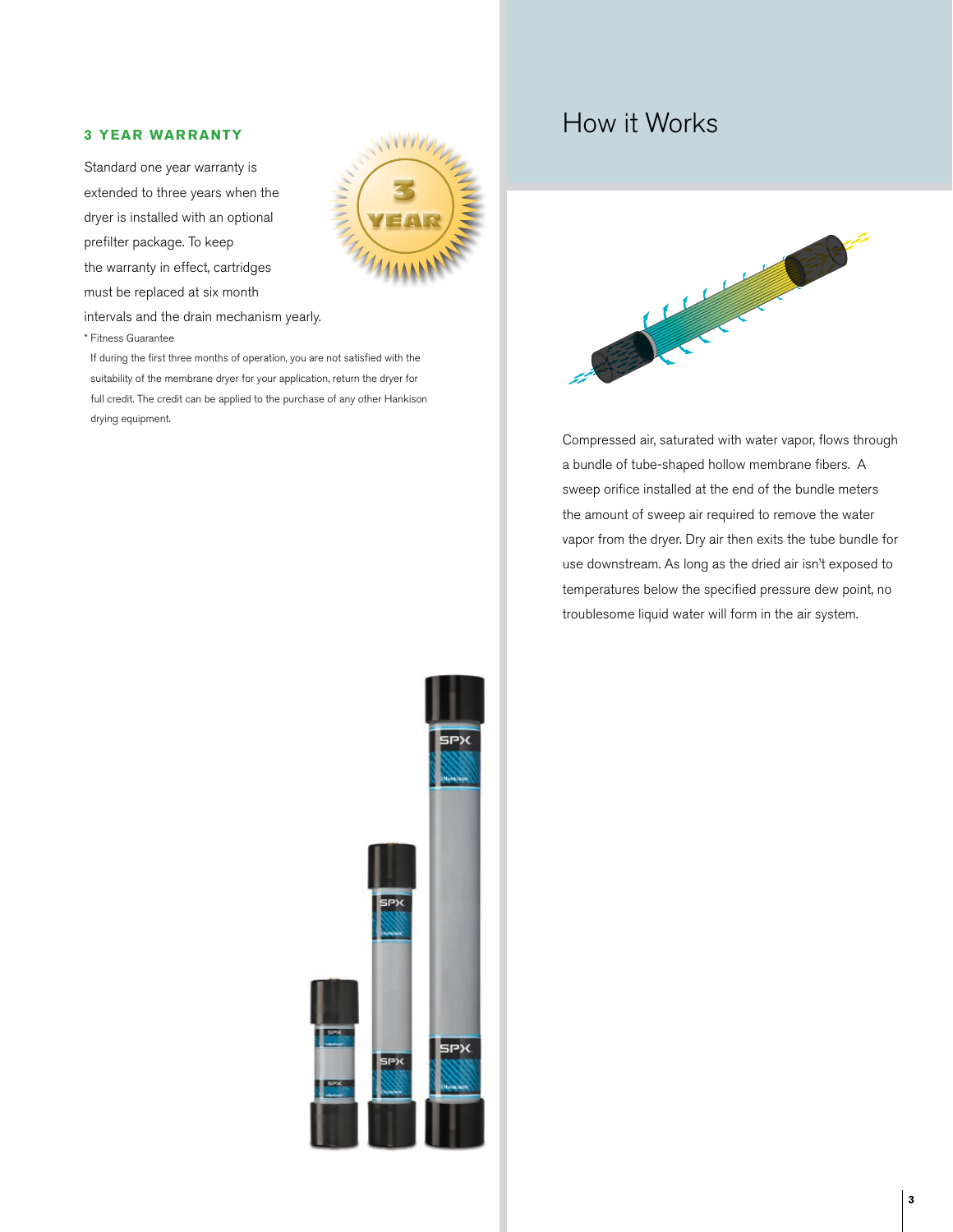# HMD Series Specifications

### **Inlet/Outlet Flow Capacities** scfm (nm<sup>3</sup>/h)] @ 100 psig (kg/cm<sup>2)3</sup>

|         |                   |              |             |                | <b>OUTLET PRESSURE DEW POINT</b> |                  |              |                 |                 |
|---------|-------------------|--------------|-------------|----------------|----------------------------------|------------------|--------------|-----------------|-----------------|
|         | <b>INLET TEMP</b> |              | <b>FLOW</b> | $50^{\circ}$ F | $40^{\circ}F$                    | $20^{\circ}F$    | $0^{\circ}F$ | $-20^{\circ}F$  | $-40^{\circ}F$  |
|         | $^{\circ}$ F      | $^{\circ}$ C |             | $10^{\circ}$ C | $4.4^{\circ}$ C                  | $-6.7^{\circ}$ C | $-17.8$ °C   | $-29^{\circ}$ C | $-40^{\circ}$ C |
|         |                   |              | In          |                |                                  |                  | 1.57         | 1.13            | 0.85            |
|         | 40                | 4.4          | Out         |                |                                  |                  | 1.36         | 0.92            | 0.64            |
|         |                   |              | In          |                |                                  | 1.73             | 1.24         | 0.94            | 0.72            |
|         | 60                | 16           | Out         |                |                                  | 1.52             | 1.03         | 0.73            | 0.51            |
|         |                   | 27           | In          |                | 1.88                             | 1.37             | 1.04         | 0.81            | 0.63            |
|         | 80                |              | Out         |                | 1.67                             | 1.16             | 0.83         | 0.60            | 0.42            |
| HMD20-1 |                   |              | In          | 1.70           | 1.48                             | 1.14             | 0.89         | 0.70            | 0.55            |
|         | 100               | 38           | Out         | 1.49           | 1.27                             | 0.93             | 0.68         | 0.49            | 0.34            |
|         |                   |              | In          | 1.39           | 1.24                             | 0.99             | 0.79         | 0.62            | 0.49            |
|         | 120               | 49           | Out         | 1.18           | 1.03                             | 0.78             | 0.58         | 0.41            | 0.28            |
|         |                   |              | In          | 1.11           | 1.01                             | 0.82             | 0.67         | 0.53            | 0.43            |
|         | 150               | 66           | Out         | 0.90           | 0.80                             | 0.61             | 0.46         | 0.32            | 0.22            |
|         |                   |              | In          |                |                                  |                  | 6.04         | 4.32            | 3.22            |
|         | 40                | 4.4          | Out         |                |                                  |                  | 5.22         | 3.50            | 2.40            |
|         |                   | 16           | In          |                |                                  | 6.68             | 4.76         | 3.58            | 2.73            |
|         | 60                |              | Out         |                |                                  | 5.86             | 3.94         | 2.76            | 1.91            |
|         |                   | 27           | In          |                | 7.27                             | 5.24             | 3.96         | 3.05            | 2.36            |
|         | 80                |              | Out         |                | 6.45                             | 4.42             | 3.14         | 2.23            | 1.54            |
| HMD20-2 |                   |              | In          | 6.55           | 5.69                             | 4.37             | 3.40         | 2.66            | 2.08            |
|         | 100               | 38           | Out         | 5.73           | 4.87                             | 3.55             | 2.58         | 1.84            | 1.26            |
|         |                   |              | In          | 5.33           | 4.76                             | 3.77             | 2.98         | 2.36            | 1.86            |
|         | 120               | 49           | Out         | 4.51           | 3.94                             | 2.95             | 2.16         | 1.54            | 1.04            |
|         |                   | 66           | In          | 4.25           | 3.86                             | 3.13             | 2.51         | 2.01            | 1.60            |
|         | 150               |              | Out         | 3.43           | 3.04                             | 2.31             | 1.69         | 1.19            | 0.78            |
|         |                   |              | In          |                |                                  |                  | 9.51         | 7.17            | 5.62            |
|         | 40                | 4.4          | Out         |                |                                  |                  | 8.31         | 5.97            | 4.42            |
|         |                   |              | In          |                |                                  | 10.36            | 7.78         | 6.14            | 4.90            |
|         | 60                | 16           | Out         |                |                                  | 9.16             | 6.58         | 4.94            | 3.70            |
|         |                   |              | In          |                | 11.17                            | 8.43             | 6.67         | 5.39            | 4.35            |
|         | 80                | 27           | Out         |                | 9.97                             | 7.23             | 5.47         | 4.19            | 3.15            |
| HMD20-3 |                   |              | $\ln$       | 10.19          | 9.04                             | 7.24             | 5.88         | 4.81            | 3.92            |
|         | 100               | 38           | Out         | 8.99           | 7.84                             | 6.04             | 4.68         | 3.61            | 2.72            |
|         |                   |              | $\ln$       | 8.55           | 7.77                             | 6.40             | 5.28         | 4.35            | 3.57            |
|         | 120               | 49           | Out         | 7.35           | 6.57                             | 5.20             | 4.08         | 3.15            | 2.37            |
|         |                   | 66           | $\ln$       | 7.08           | 6.53                             | 5.49             | 4.59         | 3.81            | 3.15            |
|         | 150               |              | Out         | 5.88           | 5.33                             | 4.29             | 3.39         | 2.61            | 1.95            |

1 Use inlet air temperature if the air entering the dryer has not been dried upstream (air is saturated). If air has been dried. (e.g. in a refrigerated dryer) use the dew point temperature of the inlet air.

2 Models HMD20-7, 8, and 9 for higher flows are available. Model HMD20-7 is three HMD20-5s piped in parallel. Multiply flows found in HMD20-5 table by 3 to determine capacity.

Model HMD20-8 is two HMD20-6s, and HMD20-9 is three HMD20-6s piped in parallel. Multiply flows in HMD20-6 table by 2 or 3 to find flow capacity.

3 Flow capacities at 100 psig (7 kg/cm2). For capacities at other pressures consult factory. Capacities are established in accordance with CAGI (Compressed Air and Gas Institute) Standard ADF 700: Membrane Compressed Air Dryers - Methods for Testing and Rating.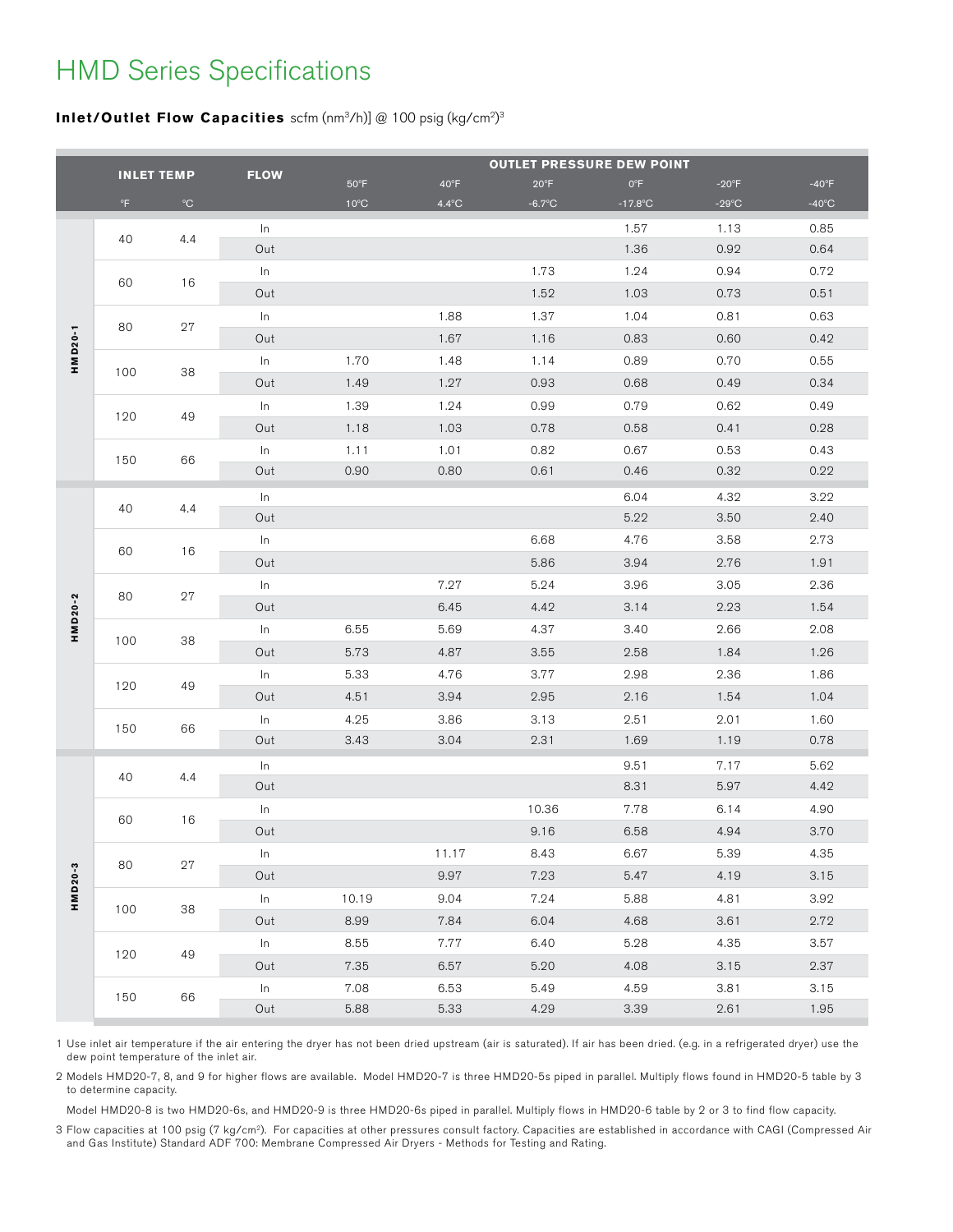## HMD Series Specifications

### **Inlet/Outlet Flow Capacities** scfm (nm3/h)] @ 100 psig (kg/cm2) 3

|         |                   |              |             |                | <b>OUTLET PRESSURE DEW POINT</b> |                  |              |                 |                 |  |  |  |  |
|---------|-------------------|--------------|-------------|----------------|----------------------------------|------------------|--------------|-----------------|-----------------|--|--|--|--|
|         | <b>INLET TEMP</b> |              | <b>FLOW</b> | $50^{\circ}$ F | $40^{\circ}F$                    | $20^{\circ}F$    | $0^{\circ}F$ | $-20^{\circ}F$  | $-40^{\circ}F$  |  |  |  |  |
|         | $^{\circ}$ F      | $^{\circ}$ C |             | $10^{\circ}$ C | $4.4^{\circ}$ C                  | $-6.7^{\circ}$ C | $-17.8$ °C   | $-29^{\circ}$ C | $-40^{\circ}$ C |  |  |  |  |
|         |                   |              | In          |                |                                  |                  | 20.5         | 15.9            | 12.8            |  |  |  |  |
|         | 40                | 4.4          | Out         |                |                                  |                  | 18.0         | 13.4            | 10.3            |  |  |  |  |
|         |                   |              | In          |                |                                  | 22.2             | 17.1         | 13.8            | 11.3            |  |  |  |  |
|         | 60                | 16           | Out         |                |                                  | 19.7             | 14.6         | 11.3            | 8.8             |  |  |  |  |
|         | 80                | 27           | In          |                | 23.8                             | 18.3             | 14.9         | 12.3            | 10.2            |  |  |  |  |
|         |                   |              | Out         |                | 21.3                             | 15.8             | 12.4         | $9.8\,$         | 7.7             |  |  |  |  |
| HMD20-4 |                   |              | In          | 21.8           | 19.5                             | 16.0             | 13.3         | 11.1            | 9.3             |  |  |  |  |
|         | 100               | 38           | Out         | 19.3           | 17.0                             | 13.5             | 10.8         | 8.6             | 6.8             |  |  |  |  |
|         |                   |              | In          | 18.6           | 17.0                             | 14.3             | 12.1         | 10.2            | 8.6             |  |  |  |  |
|         | 120               | 49           | Out         | 16.1           | 14.5                             | 11.8             | 9.6          | 7.7             | 6.1             |  |  |  |  |
|         |                   |              | In          | 15.7           | 14.6                             | 12.5             | 10.7         | 9.1             | 7.7             |  |  |  |  |
|         | 150               | 66           | Out         | 13.2           | 12.1                             | 10.0             | 8.2          | 6.6             | 5.2             |  |  |  |  |
|         |                   |              | In          |                |                                  |                  | 34           | 26.2            | 20.9            |  |  |  |  |
|         | 40                | 4.4          | Out         |                |                                  |                  | 29.8         | 22              | 16.7            |  |  |  |  |
|         | 60                | 16           | In          |                |                                  | 36.9             | 28.2         | 22.6            | 18.4            |  |  |  |  |
|         |                   |              | Out         |                |                                  | 32.7             | 24           | 18.4            | 14.2            |  |  |  |  |
|         | 80                | 27           | In          |                | 39.7                             | 30.4             | 24.5         | 20.1            | 16.5            |  |  |  |  |
| HMD20-5 |                   |              | Out         |                | 35.5                             | 26.2             | 20.3         | 15.9            | 12.3            |  |  |  |  |
|         | 100               | 38           | In          | 36.3           | 32.4                             | 26.4             | 21.8         | 18.1            | 15              |  |  |  |  |
|         |                   |              | Out         | 32.1           | 28.2                             | 22.2             | 17.6         | 13.9            | 10.8            |  |  |  |  |
|         | 120               | 49           | In          | 30.8           | 28.2                             | 23.6             | 19.7         | 16.5            | 13.7            |  |  |  |  |
|         |                   |              | Out         | 26.6           | 24                               | 19.4             | 15.5         | 12.3            | 9.5             |  |  |  |  |
|         | 150               | 66           | In          | 25.8           | 24                               | 20.5             | 17.3         | 14.6            | 12.2            |  |  |  |  |
|         |                   |              | Out         | 21.6           | 19.8                             | 16.3             | 13.1         | 10.4            | 8               |  |  |  |  |
|         |                   | 4.4          | In          |                |                                  |                  | 66.4         | 51              | 40.7            |  |  |  |  |
|         | 40                |              | Out         |                |                                  |                  | 58.2         | 42.8            | 32.5            |  |  |  |  |
|         |                   |              | In          |                |                                  | 72               | 55           | 44.1            | 35.8            |  |  |  |  |
|         | 60                | 16           | Out         |                |                                  | 63.8             | 46.8         | 35.9            | 27.6            |  |  |  |  |
|         |                   |              | $\ln$       |                | 77.4                             | 59.3             | 47.7         | 39.1            | 32.1            |  |  |  |  |
| HMD20-6 | 80                | 27           | Out         |                | 69.2                             | 51.1             | $39.5\,$     | 30.9            | 23.9            |  |  |  |  |
|         | 100               | 38           | $\ln$       | 70.8           | 63.3                             | 51.4             | 42.4         | 35.2            | 29.1            |  |  |  |  |
|         |                   |              | Out         | 62.6           | 55.1                             | 43.2             | 34.2         | 27              | 20.9            |  |  |  |  |
|         |                   |              | In          | 60.1           | 54.9                             | 45.9             | 38.4         | 32.1            | 26.7            |  |  |  |  |
|         | 120               | 49           | Out         | 51.9           | 46.7                             | 37.7             | $30.2\,$     | 23.9            | 18.5            |  |  |  |  |
|         | 150               | 66           | $\ln$       | $50.3\,$       | 46.7                             | 39.8             | 33.7         | 28.4            | 23.8            |  |  |  |  |
|         |                   |              | Out         | 42.1           | $38.5\,$                         | $31.6$           | $25.5\,$     | 20.2            | 15.6            |  |  |  |  |

1 Use inlet air temperature if the air entering the dryer has not been dried upstream (air is saturated). If air has been dried. (e.g. in a refrigerated dryer) use the dew point temperature of the inlet air.

2 Models HMD20-7, 8, and 9 for higher flows are available. Model HMD20-7 is three HMD20-5s piped in parallel. Multiply flows found in HMD20-5 table by 3 to determine capacity.

Model HMD20-8 is two HMD20-6s, and HMD20-9 is three HMD20-6s piped in parallel. Multiply flows in HMD20-6 table by 2 or 3 to find flow capacity.

3 Flow capacities at 100 psig (7 kg/cm2). For capacities at other pressures consult factory. Capacities are established in accordance with CAGI (Compressed Air and Gas Institute) Standard ADF 700: Membrane Compressed Air Dryers - Methods for Testing and Rating.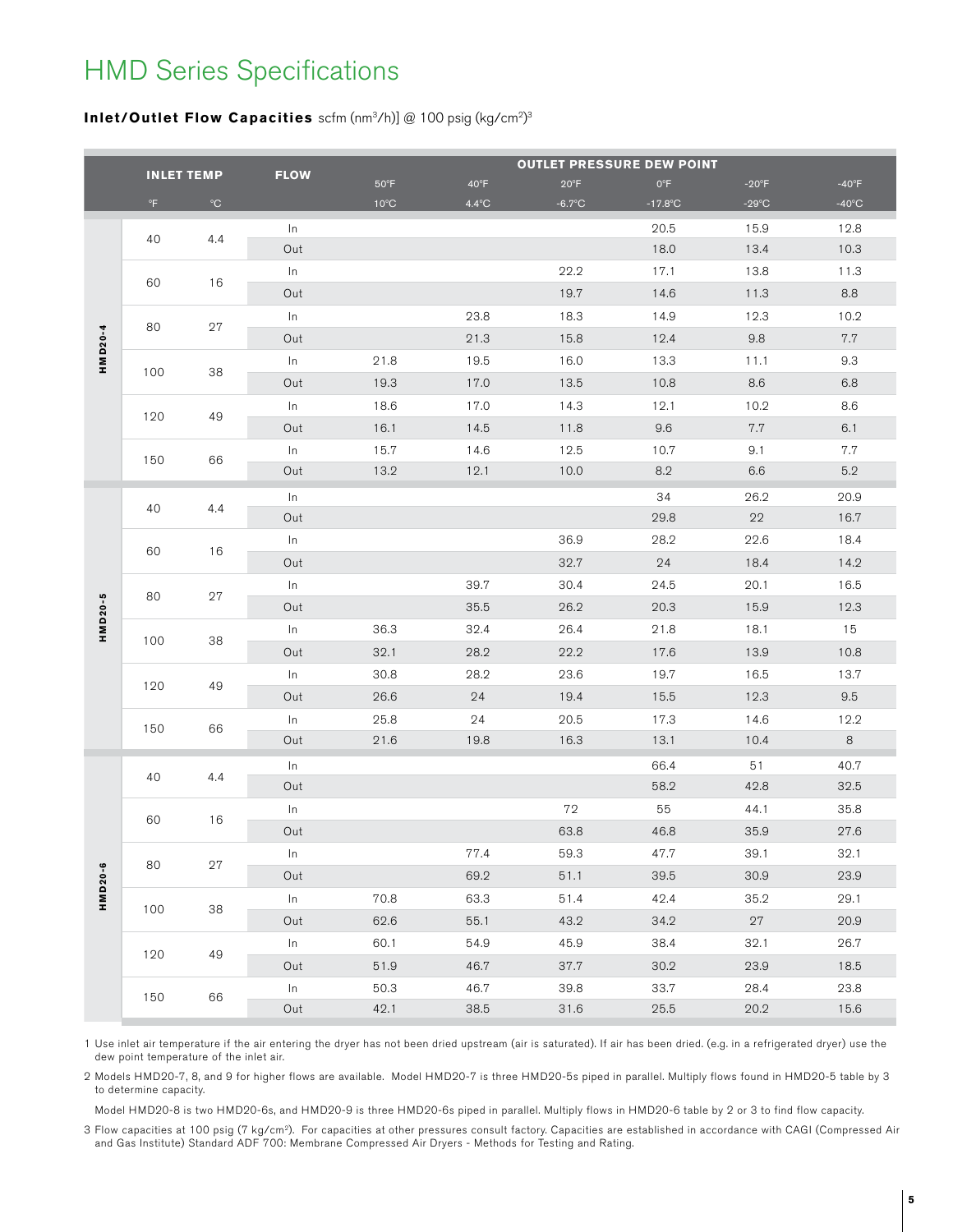# HMD Series Specifications

### **Inlet/Outlet Flow Capacities** scfm (nm3/h)] @ 100 psig (kg/cm2) 3

|                 |              | <b>INLET TEMP</b> | <b>FLOW</b> | <b>OUTLET PRESSURE DEW POINT</b> |                  |              |                 |                 |  |  |  |
|-----------------|--------------|-------------------|-------------|----------------------------------|------------------|--------------|-----------------|-----------------|--|--|--|
|                 |              |                   |             | 40°F                             | $20^{\circ}F$    | $0^{\circ}F$ | $-20^{\circ}F$  | $-40^{\circ}F$  |  |  |  |
|                 | $^{\circ}$ F | $^{\circ}$ C      |             | $4.4^{\circ}$ C                  | $-6.7^{\circ}$ C | $-17.8$ °C   | $-29^{\circ}$ C | $-40^{\circ}$ C |  |  |  |
|                 | 40           | 4.4               | $\ln$       |                                  | 27.7             | 17.1         | 13.1            | 10.9            |  |  |  |
|                 |              |                   | Out         |                                  | 24.3             | 13.7         | 9.7             | 7.5             |  |  |  |
|                 | 60           | 16                | ln          | 28.8                             | 18.7             | 14.1         | 11.7            | 10.1            |  |  |  |
|                 |              |                   | Out         | 25.4                             | 15.3             | 10.7         | 8.3             | 6.7             |  |  |  |
|                 | 80           | 27                | $\ln$       | 20.4                             | 15.1             | 12.4         | 10.7            | 9.5             |  |  |  |
| <b>RHD016SS</b> |              |                   | Out         | 17                               | 11.8             | $\hbox{9}$   | $7.3\,$         | 6.1             |  |  |  |
|                 | 100          | 38                | ln          | 16.3                             | 13.3             | 11.3         | 10              | $\mathsf g$     |  |  |  |
|                 |              |                   | Out         | 12.9                             | $9.9\,$          | 7.9          | 6.6             | 5.6             |  |  |  |
|                 | 120          | 49                | $\ln$       | 14.2                             | 12.1             | 10.6         | 9.5             | 8.6             |  |  |  |
|                 |              |                   | Out         | 10.8                             | 8.7              | $7.2\,$      | 6.1             | $5.2\,$         |  |  |  |
|                 | 40           | 4.4               | $\ln$       |                                  | 47               | 29           | 22.2            | 18.5            |  |  |  |
|                 |              |                   | Out         |                                  | 41.3             | 23.3         | 16.5            | 12.8            |  |  |  |
|                 | 60           | 16                | $\ln$       | 48.9                             | 31.7             | 23.9         | 19.8            | 17.1            |  |  |  |
|                 |              |                   | Out         | 43.2                             | 26               | 18.2         | 14.1            | 11.4            |  |  |  |
|                 | 80           |                   | ln          | 34.6                             | 25.8             | 21           | 18.1            | 16.1            |  |  |  |
| <b>RHD026SS</b> |              | 27                | Out         | 28.9                             | 20.1             | 15.3         | 12.4            | 10.4            |  |  |  |
|                 | 100          |                   | ln          | 27.6                             | 22.5             | 19.1         | 16.9            | 15.2            |  |  |  |
|                 |              | 38                | Out         | 21.9                             | 16.8             | 13.4         | 11.2            | $9.5\,$         |  |  |  |
|                 | 120          |                   | In          | 24.1                             | 20.5             | 17.9         | 16.1            | 14.5            |  |  |  |
|                 |              | 49                | Out         | 18.4                             | 14.8             | 12.2         | 10.4            | 8.8             |  |  |  |
|                 |              |                   | $\ln$       |                                  | 94               | 58           | 44.4            | 37              |  |  |  |
|                 | 40           | 4.4               | Out         |                                  | 82.6             | 48.6         | 33              | 25.6            |  |  |  |
|                 |              |                   | ln          | 97.8                             | 63.4             | 47.8         | 39.6            | 34.2            |  |  |  |
|                 | 60           | 16                | Out         | 86.4                             | 52               | 36.4         | 28.2            | 22.8            |  |  |  |
|                 |              | $27\,$            | $\ln$       | 69.2                             | 51.6             | 42           | 36              | 32.2            |  |  |  |
| <b>RHD052SS</b> | 80           |                   | Out         | 57.8                             | 40.2             | 30.6         | 24.8            | 20.8            |  |  |  |
|                 |              |                   | ln          | 55.2                             | 45               | 38.2         | 33.8            | 30.4            |  |  |  |
|                 | 100          | 38                | Out         | 43.8                             | 33.6             | 26.8         | 22.4            | 19              |  |  |  |
|                 |              |                   | $\ln$       | 48.2                             | 41               | 35.8         | 32.2            | 29              |  |  |  |
|                 | 120          | 49                | Out         | 36.8                             | 29.6             | 24.4         | 20.8            | 17.6            |  |  |  |
|                 |              |                   |             |                                  |                  |              |                 |                 |  |  |  |

1 Use inlet air temperature if the air entering the dryer has not been dried upstream (air is saturated). If air has been dried. (e.g. in a refrigerated dryer) use the dew point temperature of the inlet air.

2 Models HMD20-7, 8, and 9 for higher flows are available. Model HMD20-7 is three HMD20-5s piped in parallel. Multiply flows found in HMD20-5 table by 3 to determine capacity.

Model HMD20-8 is two HMD20-6s, and HMD20-9 is three HMD20-6s piped in parallel. Multiply flows in HMD20-6 table by 2 or 3 to find flow capacity.

3 Flow capacities at 100 psig (7 kg/cm2). For capacities at other pressures consult factory. Capacities are established in accordance with CAGI (Compressed Air and Gas Institute) Standard ADF 700: Membrane Compressed Air Dryers - Methods for Testing and Rating.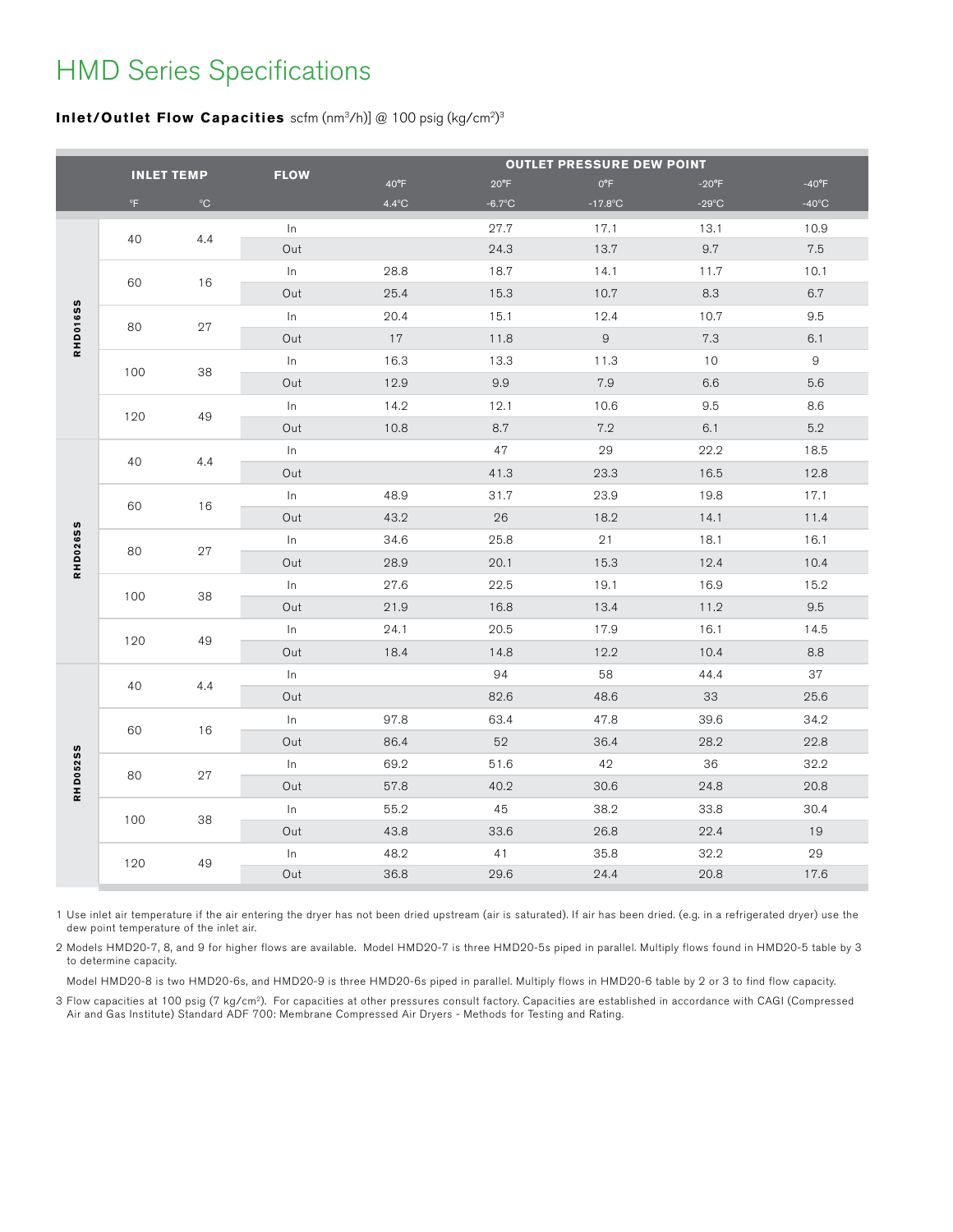# HMD Series Product Specifications

| <b>MODEL</b>         | <b>DIMENSIONS</b><br>L<br>W |           | $\overline{IN/OUT}^2$<br>CONN. |           | <b>WEIGHT</b>            |           | MAX.<br><b>WORKING</b> | MAX.<br><b>OPERATING</b> |                                      |                                    |
|----------------------|-----------------------------|-----------|--------------------------------|-----------|--------------------------|-----------|------------------------|--------------------------|--------------------------------------|------------------------------------|
|                      | IN                          | <b>MM</b> | IN                             | <b>MM</b> | $\overline{\mathsf{IN}}$ | <b>MM</b> | <b>LBS</b>             | KG                       | <b>PRESSURE</b>                      | TEMP.                              |
| HMD20-2              | 26.4                        | 671       | 2.5                            | 63.5      | 0.4                      | 10.2      | 1.8                    | 0.8                      |                                      | $150^{\circ}$ F<br>$(66^{\circ}C)$ |
| <b>HMD20-3</b>       | 15.3                        | 389       | 4.2                            | 106.7     | 0.4                      | 10.2      | 4.9                    | 2.2                      |                                      |                                    |
| HMD20-4              | 26.9                        | 683       | 4.2                            | 106.7     | 0.5                      | 12.7      | 6.9                    | 3.1                      |                                      |                                    |
| <b>HMD20-5</b>       | 41                          | 1,041     | 4.2                            | 106.7     | $0.5\,$                  | 12.7      | 9.5                    | 4.3                      |                                      |                                    |
| HMD20-6              | 41.1                        | 1,044     | 5.3                            | 134.6     | 0.8                      | 20.3      | 14.6                   | 6.6                      |                                      |                                    |
| HMD20-71             | 52                          | 1,321     | 19.3                           | 490       | $\overline{1}$           | 25.4      | 30                     | 13.6                     | 175 psig<br>$(12.3 \text{ kg/cm}^2)$ |                                    |
| HMD20-8 <sup>1</sup> | 52                          | 1,321     | 12                             | 305       | $\overline{1}$           | 25.4      | 30.7                   | 13.9                     |                                      |                                    |
| HMD20-91             | 52                          | 1,321     | 21.5                           | 546       | $\overline{1}$           | 25.4      | 45                     | 20.4                     |                                      |                                    |
| <b>RHD016SS</b>      | 26.9                        | 683       | 4.2                            | 106.7     | 0.5                      | 12.7      | 6.9                    | 3.1                      |                                      |                                    |
| <b>RHD026SS</b>      | 41                          | 1,041     | 4.2                            | 106.7     | 0.5                      | 12.7      | 9.5                    | 4.3                      |                                      |                                    |
| <b>RHD052SS</b>      | 41.1                        | 1,044     | 5.3                            | 134.6     | 0.8                      | 20.3      | 14.6                   | 6.6                      |                                      |                                    |

1 Models HMD20-7, 8, and 9 for higher flows are available. Model HMD20-7 is three HMD20-5s piped in parallel. Multiply flows found in HMD20-5 table by 3 to determine capacity.

2 Specify NPT or BSP

### **MATERIALS OF CONSTRUCTION**

| <b>MODELS</b>               | <b>END CAPS</b> | <b>SHELL</b> | <b>INLET/OUTLET FITTINGS</b> |  |
|-----------------------------|-----------------|--------------|------------------------------|--|
| HMD20-1 through HMD20-5     | Nylon           | <b>CPVC</b>  | <b>Brass</b>                 |  |
| <b>HMD20-6</b>              | Aluminum        | <b>CPVC</b>  | Aluminum <sup>*</sup>        |  |
| HMD20-4SS through HMD20-6SS | 304SS           | 304SS        | 304SS*                       |  |